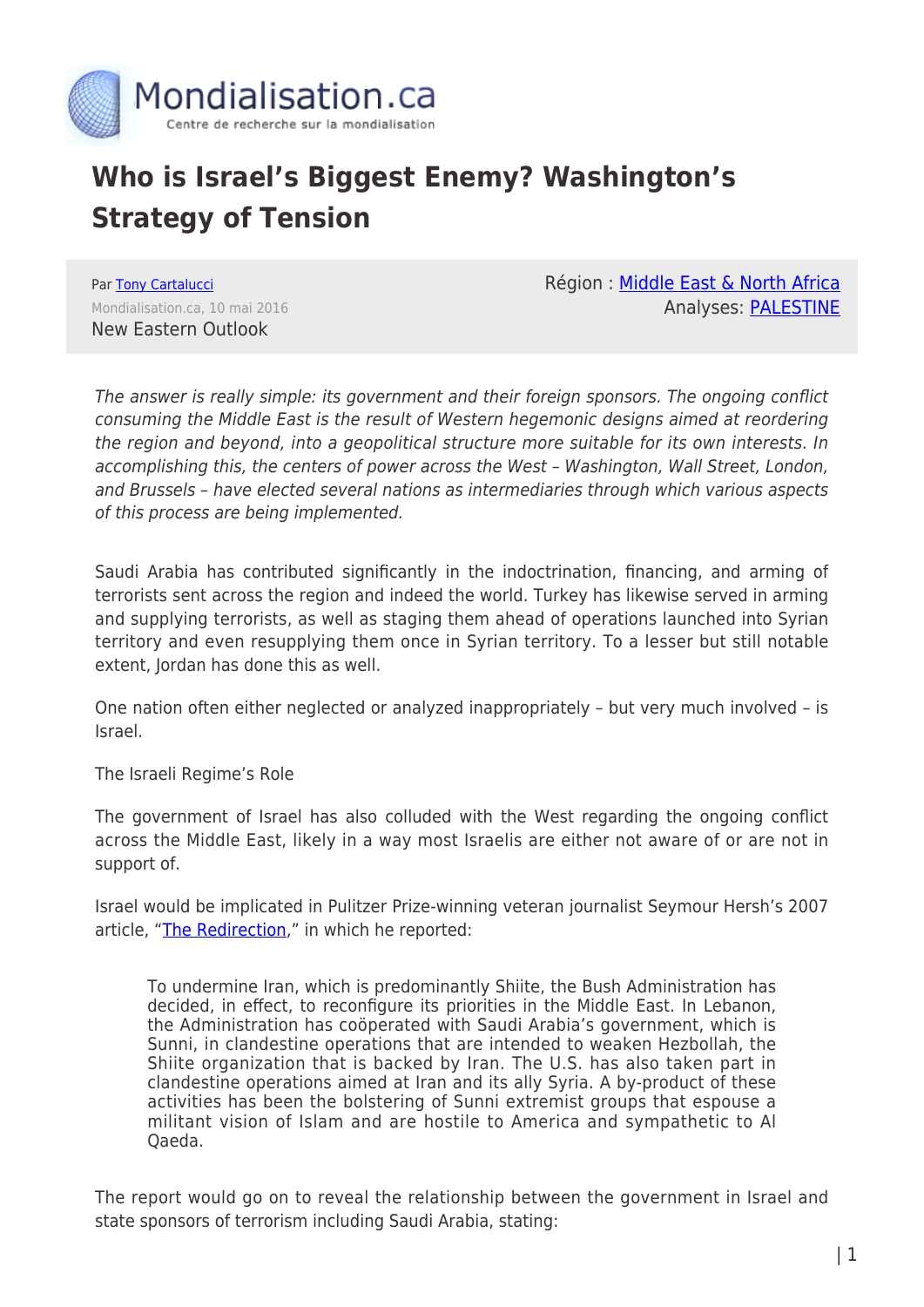The policy shift has brought Saudi Arabia and Israel into a new strategic embrace, largely because both countries see Iran as an existential threat. They have been involved in direct talks, and the Saudis, who believe that greater stability in Israel and Palestine will give Iran less leverage in the region, have become more involved in Arab-Israeli negotiations.

The article, published years before the so-called "Arab Spring" in 2011 after which the war in Syria began, would turn out to be prophetic. Israel has worked, albeit more quietly, in tandem with the United States, Turkey, and just as Hersh warned, Saudi Arabia, to wage a devastating proxy war against Syria, Iraq, Lebanon, Iran, and to some extent even Russia.

Israel's borders and safe havens established just beyond them, particularly in the illegally occupied Golan Heights, harbor US State Department-listed terrorist organizations including the Al Nusra Front. On multiple occasions Israel's own press covered incidents where the Israeli Defense Force (IDF) was caught trafficking Nusra fighters back and forth over their border with Syria in ambulances.

[A Haaretz report titled, "](https://3.bp.blogspot.com/-Wxt6REc7NtU/VwZ5IZrZHwI/AAAAAAAANGE/dyHoQ7dfr-Ec_vR5SB7WtEvZp4yb_9bnA/s1600/Israel_us_flags.jpg)[Israel halts medical treatment for members of Syria's Nusra Front,](http://www.haaretz.com/news/diplomacy-defense/1.666961)" admitted that:

A senior Israel Defense Forces officer revealed Monday that Israel has stopped treating members of an extremist Syrian rebel group wounded in that country's ongoing civil war. The policy change concerning the Al-Qaida-linked Nusra Front was made about six weeks ago.

According to the officer, a number of injured Nusra Front fighters had received medical treatment in Israel.

The article, and others published by Haaretz would reveal that the frequent movement of Nusra fighters in ambulances operated by the IDF eventually prompted Israeli Druze to attack the convoys forcing the Israeli government to change what was apparently a policy well-known inside Israel

There is also the matter of much more public and multiple violations of Syrian territory by IDF warplanes who have carried out strikes, not against Nusra or the so-called "Islamic State" (ISIS), but in support of them against Syrian military forces. Damascus has been struck as well by Israeli warplanes in a clear attempt to provoke Syria into wider war in hopes of creating a pretext for swift and direct Western military intervention vis-a-vis the Syrian government.

This latter point is particularly relevant, since signed and dated US policy papers reveal a similar tactic was planned to provoke an unwilling Iran into war against first Israel, then the United States.

The ploy was blueprinted in depth in 2009 by the [Fortune 500-funded \(page 19 of their](http://www.scribd.com/doc/121406132/2010-Brookings-Institution-Annual-Report) [annual report\)](http://www.scribd.com/doc/121406132/2010-Brookings-Institution-Annual-Report) Brookings Institution in their document, ["Which Path to Persia?](http://www.scribd.com/doc/108902116/Brookings-Institution-s-Which-Path-to-Persia-Report)" In regards to Iran, and now clearly being utilized against Syria, the gambit was described as follows (emphasis added):

…it would be far more preferable if the United States could cite an Iranian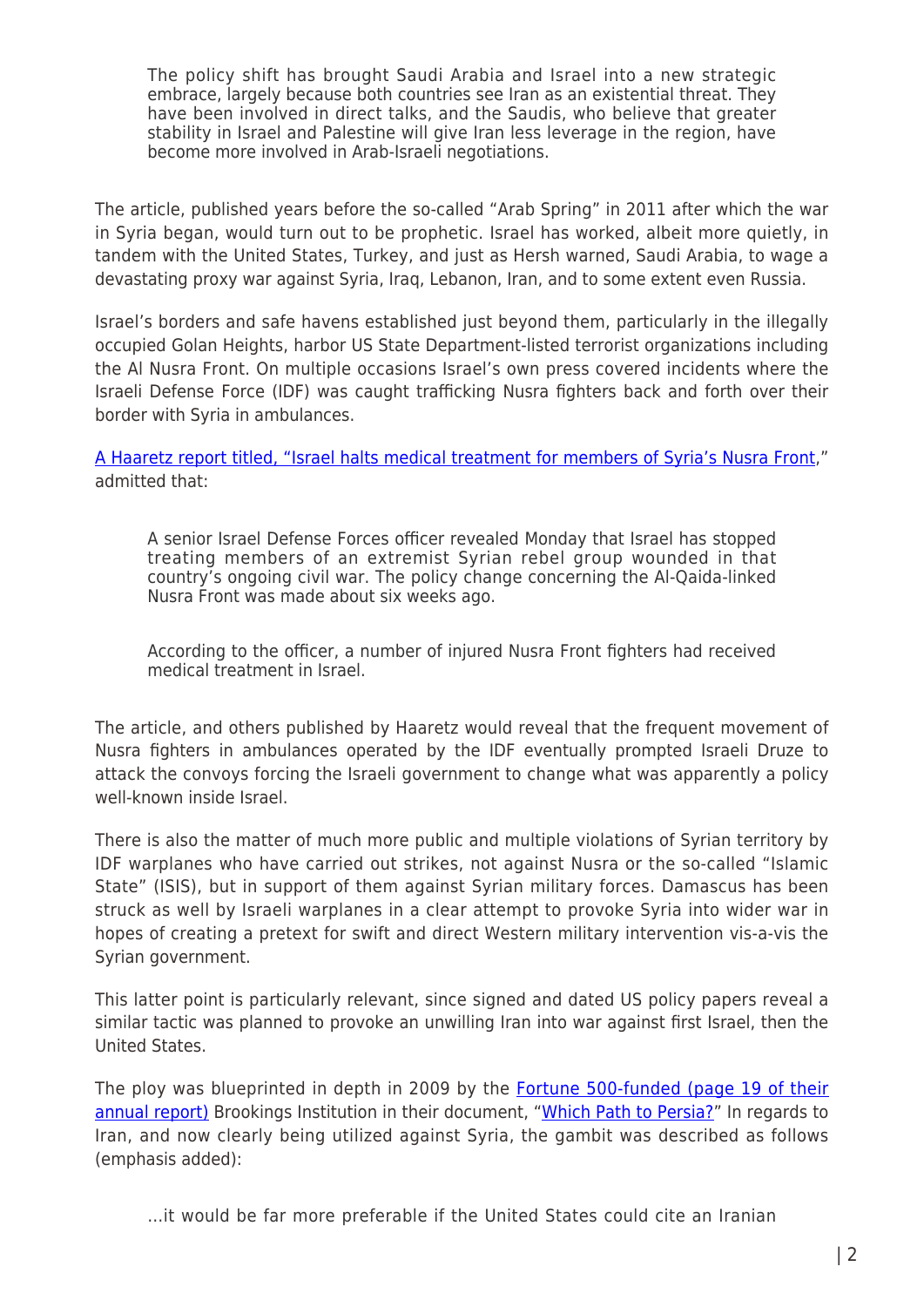provocation as justification for the airstrikes before launching them. Clearly, the more outrageous, the more deadly, and the more unprovoked the Iranian action, the better off the United States would be. Of course, it would be very difficult for the United States to goad Iran into such a provocation without the rest of the world recognizing this game, which would then undermine it. (One method that would have some possibility of success would be to ratchet up covert regime change efforts in the hope that Tehran would retaliate overtly, or even semi-overtly, which could then be portrayed as an unprovoked act of Iranian aggression.)

And (emphasis added):

Israel appears to have done extensive planning and practice for such a strike already, and its aircraft are probably already based as close to Iran as possible. as such, Israel might be able to launch the strike in a matter of weeks or even days, depending on what weather and intelligence conditions it felt it needed. Moreover, since Israel would have much less of a need (or even interest) in securing regional support for the operation, Jerusalem probably would feel less motivated to wait for an Iranian provocation before attacking. In short, Israel could move very fast to implement this option if both Israeli and American leaders wanted it to happen.

However, as noted in the previous chapter, the airstrikes themselves are really just the start of this policy. Again, the Iranians would doubtless rebuild their nuclear sites. They would probably retaliate against Israel, and they might retaliate against the United States, too (which might create a pretext for American airstrikes or even an invasion)."

## Israel, a Proxy

The regime in Jerusalem is often depicted by detractors as representing the Israeli people, and being the "black capital" of a global "Zionist empire." In reality, the current Israeli government's existence and the military might that sustains it is owed entirely to Washington and London politically and to a significant degree, financially as well. During the 2006 war against Lebanon, at one point, Israel required an emergency delivery of munitions from the US via the UK to carry on operations.

The diminutive country boasts a high-tech economy that could give its people a comfortable existence, benefiting themselves and their neighbors should peace ever be allowed to prevail, but Israel's economy alone could hardly sustain its current belligerent posture both in the Middle East and beyond without its foreign patrons' help.

Financially, according to [the US State Department's own numbers,](http://www.state.gov/t/pm/ppa/sat/c14560.htm) some 3 billion plus US dollars are sent annually to Israel for military assistance alone, making it by far the largest recipient of US military aid on the planet. The next runner up, Egypt, receives not even half that amount, and Israel's military assistance accounts for over half of the total 5.6 billion spent on military assistance worldwide by the United States.

Israel's total defense spending amounts to 18.5 billion US dollars, according to the Londonbased [Fortune 500-funded](http://www.iiss.org/en/about-s-us/our-s-funding) International Institute for Strategic Studies (IISS) think tank. It is also claimed that Israel rakes in some 5-6 billion in defense sales. Whether or not Israel could survive without the 3 billion declared US dollars in military assistance or not is widely debated. What analysts seem to agree on is the amount of influence that 3 billion gives the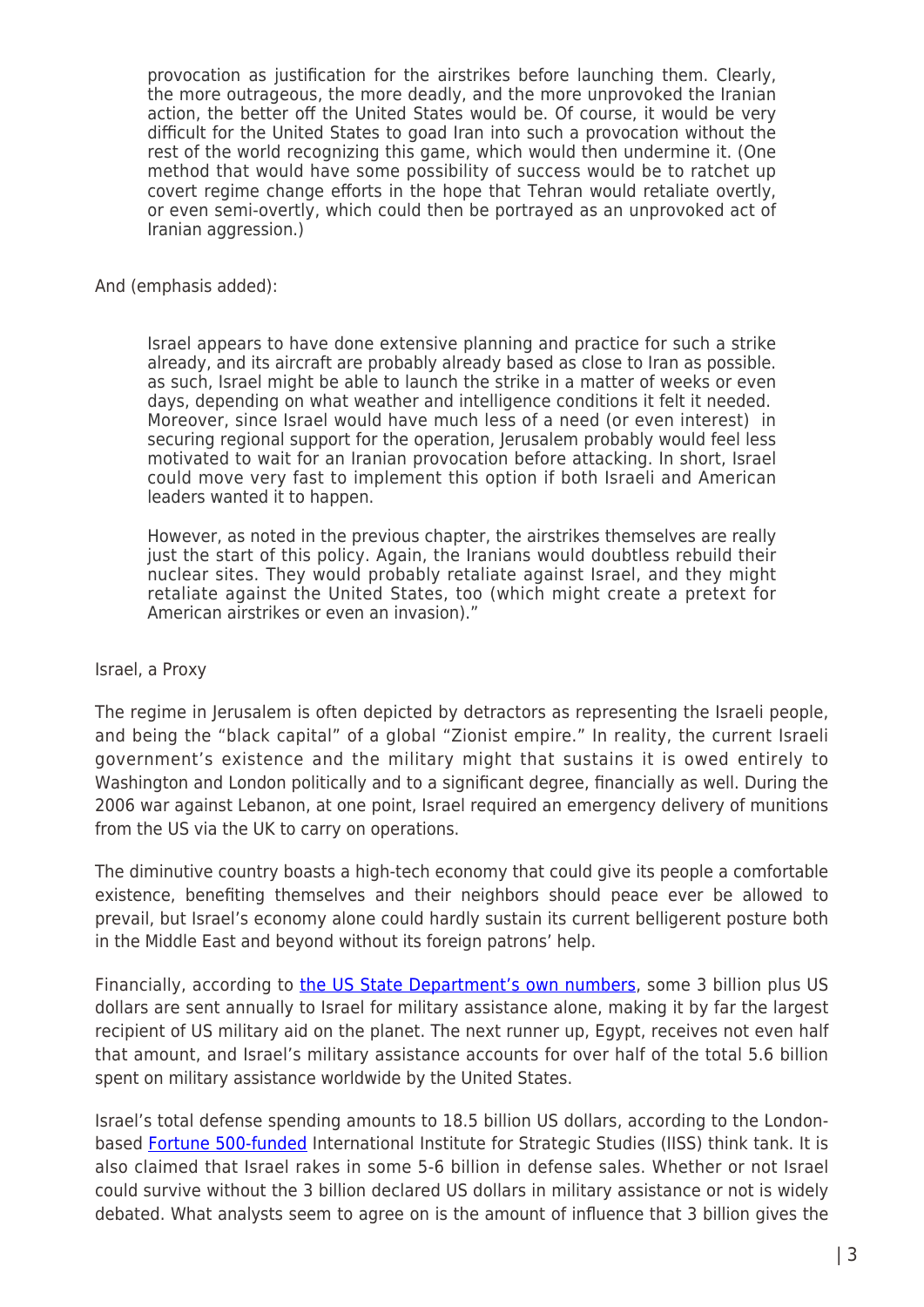US over Israel's current ruling circles.

In other words, US funding to Israel is more about keeping a regime in Jerusalem doing what Washington wants more than Jerusalem strong-arming 3 billion US dollars from Washington it could survive without. Analysts also seem to agree that without that 3 billion US dollars from Washington, the current regime in Jerusalem would likely collapse and give way to more moderate political forces.

Much of Israel's current belligerence is bolstered by both US influence over Jerusalem as well as US political support for Jerusalem's aggression upon the global stage. Breaking this cycle could be the key to bringing peace and co-existence between Israel and its neighbors, but breaking it requires Israel's critics to focus on US-influenced politicians rather than on the state of Israel itself and all 8 million of its people – many of whom could become valuable allies in establishing peace and stability in the region.

Washington's Strategy of Tension

Another factor required to maintain Israel as a defacto state-sized forward operating base (FOB) for US regional ambitions, is maintaining a climate of fear and a siege mentality among Israel's population on one side, and a climate of hatred and desire for revenge on the other. It is ironic that Israel's current regime finds itself in league with Saudi Arabia, Qatar, and other state sponsors of terrorism who in turn maintain the rank and file of the most fanatical yet ineffective political and militant groups arrayed allegedly against the Israeli state, and undoubtedly against its people.

While the Palestinian and Israeli people find themselves pitted against each other in perpetual violence, the special interests driving the violence from either side, are working in concert together geopolitically across the region. While Israel convinces its people that Palestinians are their enemy, they are colluding with Saudi Arabia, Qatar, and Washington to arm and stand up Al Qaeda against Syria.

As long as critics of Israel misdirect their anger and outrage over Israel's belligerence against Israel as a nation and against its people in general, they will simply help encourage the fear and siege mentality the current regime in Jerusalem predicates its foreign and domestic policy upon. Were these critics to articulate a more nuanced approach, allying themselves with Israelis opposed to the current regime, and both exposing and condemning specific members of the Israeli government, the regime itself would be disarmed of one of its most valuable tools.

Far from the wishful thinking of a "closet Zionist," this method of reaching out to both Jews and the Israelis has been employed by Syrian President Bashar Al Assad himself, in a bid to clearly delineate the majority Syrians could live as neighbors with in peace, from a corrupt minority sowing chaos and violence just as much in danger of swallowing up all of Israel as it is to swallow up its enemies.

Disrupting the Strategy of Tension

In 2011, Bloomberg would publish an article titled, ["Syria Seeks Secular Image as Jews](http://www.bloomberg.com/news/articles/2011-02-06/damascus-jews-restore-synagogues-as-syria-seeks-secular-image) [Restore Synagogues,](http://www.bloomberg.com/news/articles/2011-02-06/damascus-jews-restore-synagogues-as-syria-seeks-secular-image)" in which it would report:

Assad sees the rebuilding of Jewish Damascus in the context of preserving the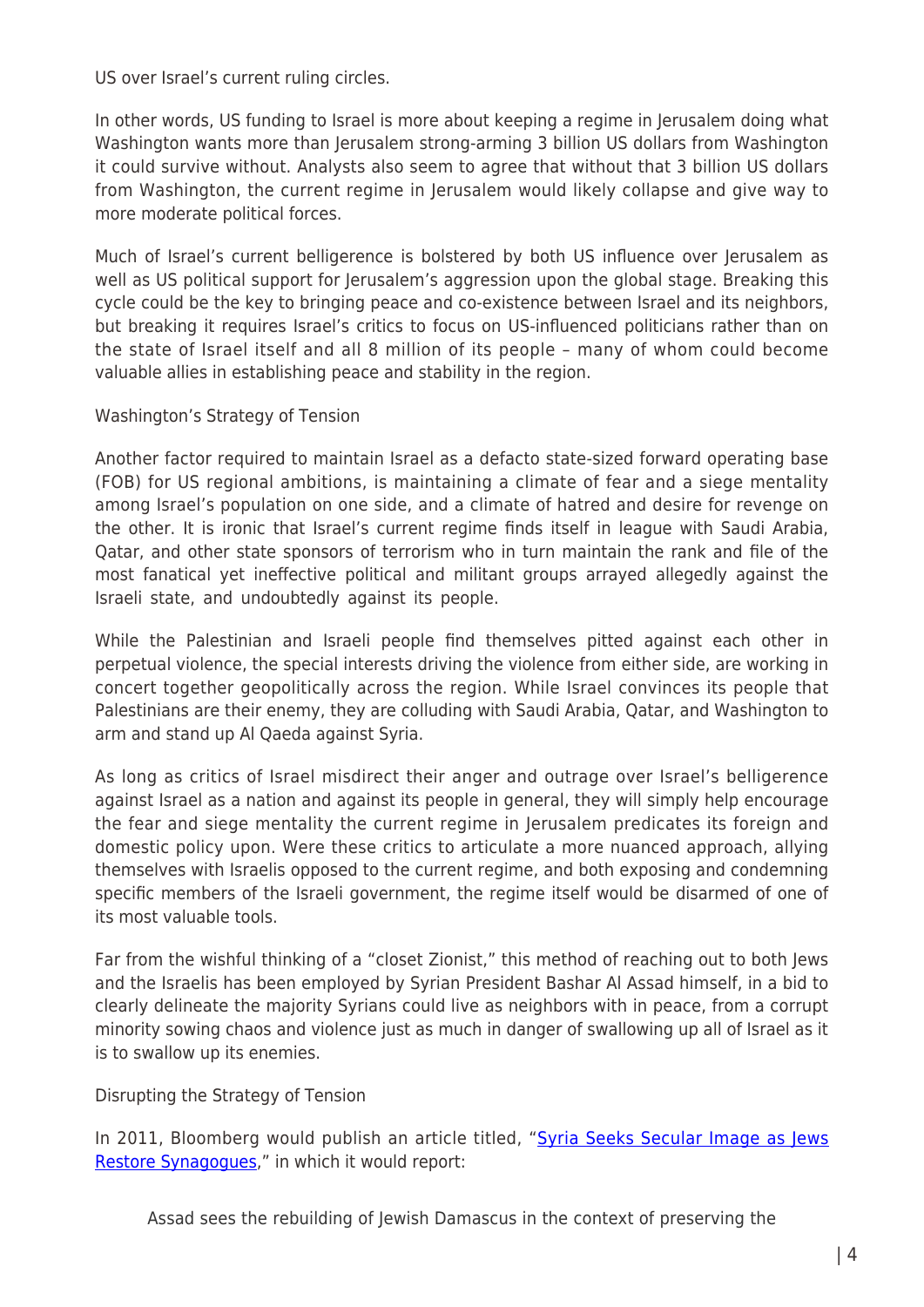secularism of Syria," said Josh Landis, director of the Center for Middle East Studies at the University of Oklahoma in Norman. "This is an effort by the regime to show its seriousness and an olive branch to the Jewish community in America, which they have been wooing."

While Syria is still officially at war with Israel, the country is trying to portray itself as a more tolerant state to help burnish its image internationally. Syria's 200 Jews are mirroring the actions of their co-religionists in Lebanon, where restoration work began on Beirut's Maghen Abraham Synagogue in July 2009.

Clearly, eliminating the government of Syrian President Bashar Al Assad, who is seeking to extend this olive branch, and replacing his government with quite literally Al Qaeda and the "Islamic State," would ensure a perpetual strategy of tension benefiting big-defense on Wall Street, special interests in Washington, the regime in Jerusalem, and the collective geopolitical objectives of Washington and its regional allies vis-a-vis Iran and by extension, Russia across the Middle East.

Should President Assad and his allies succeed in reestablishing Jewish communities across Syria and successfully reach out to those Israelis not in support of the current regime in Jerusalem and their foreign sponsors, one half of Washington's strategy of tension would collapse, leaving the other to linger, atrophy, and inevitably collapse in turn.

In order to achieve this, it will require first weathering the proxy war Syria and its allies have been subjected to, then consolidating their influence across the region vis-a-vis Washington's regional allies, but primarily against their governments, not their people.

It will also require the mindset of many critics of Israel to evolve in a more nuanced manner, establishing financial, military, geostrategic, and political arguments against specific Israelis and their sponsors, rather than rhetorical and ideological arguments recklessly hurled against all Israelis. Breaking the fear and siege mentality Jerusalem has subjected its own population to for decades is the first step of breaking the regime itself. Not only does this regime represent a threat to Israel's neighbors, but contrary to the propaganda it has used to sow fear among its own people, it is also a threat to Israel itself.

Perhaps this helps answer why Damascus has suffered multiple attacks aimed at it by the regime in Jerusalem without striking back. It would simply feed into a deeper cycle of fear and dependency among Israelis upon the regime that has hijacked their nation and their future. A Syria reluctant to strike back against all of Israel for the crimes of a minority ruling it, is a Syria well-positioned to further undermine that regime in the eyes of the Israelis themselves when the war is finally over.

Israel's regime does not fear a war it has the US standing behind it to fight, it fears what it cannot fight – an enemy determined to do for its own people – offer peace – that it itself has gone through great lengths to deny them.

Tony Cartalucci, Bangkok-based geopolitical researcher and writer, especially for the online magazine["New Eastern Outlook".](http://journal-neo.org/)

La source originale de cet article est New Eastern Outlook